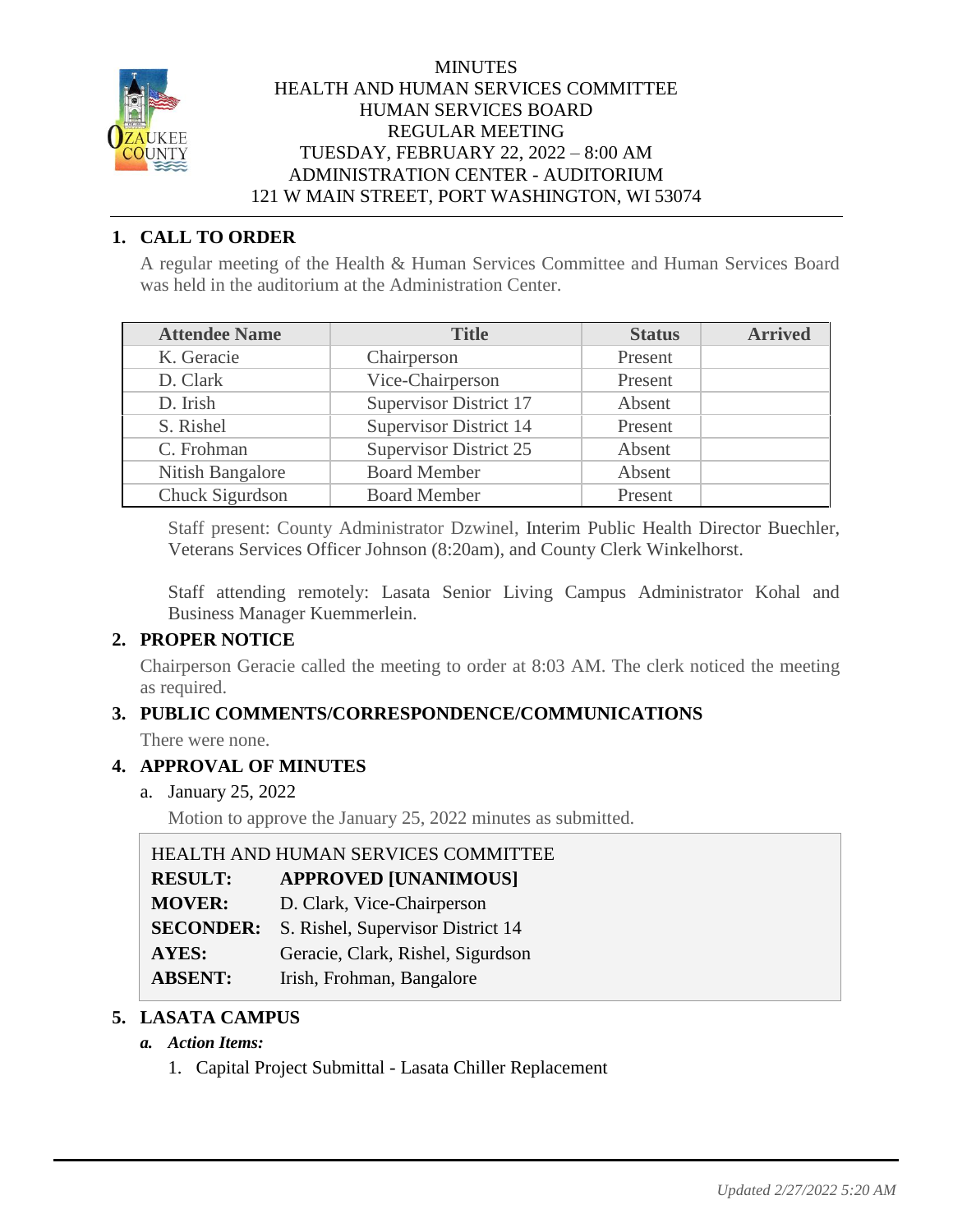Mr. Dzwinel explained that historically Lasata Campus has been excluded from making application to the Project Fund because they are an Enterprise Fund. Given the financial situation of the campus and the need for the project, the committee should determine if the project should be considered by the Executive Committee.

Discussion on possible use of ARPA Funds.

Motion to recommend the chiller replacement for consideration by the Executive Committee. This will move forward to the Executive Committee for further action.

# HEALTH AND HUMAN SERVICES COMMITTEE **RESULT: APPROVED AND FORWARDED [UNANIMOUS] Next: 2/28/2022 3:00 PM MOVER:** S. Rishel, Supervisor District 14 **SECONDER:** D. Clark, Vice-Chairperson **AYES:** Geracie, Clark, Rishel **ABSENT:** Irish, Frohman

#### *b. Discussion Items:*

#### 1. Centers for Medicaid and Medicare (CMS) Vaccine Mandate

Ms. Kohal reported that staff is 100% compliant which means that either all staff has received the first dose of a two-dose series or has an approved exemption. The next deadline is February 28 for the second dose.

# 2. 2021 Preliminary Financials

Ms. Kuemmerlein reported that the year-end adjustments have not been completed, but the expected loss may be approximately \$500,000.

# 3. Update on the Lasata Heights Apartment Remodel

Phase 1 will begin with 15 units and Phase 2 the remaining 9 units. Timeline for completion is September.

#### *c. Management/Financial/Informational Reports*

#### 1. Lasata Campus Reports

Update on pandemic management, census, and staffing.

8:20 AM Veterans Services Officer Johnson joined the meeting.

Discussion on recruitment, census and Medicaid.

# **6. VETERANS SERVICES OFFICE**

# *a. Management/Financial/Informational Reports*

#### 1. Veterans Services Report

Update on staff, brass flag holder supply issues and Youth Government Day on March 16.

# **7. PUBLIC HEALTH**

#### *a. Discussion Items:*

1. Draft Press Release - Contact Tracing